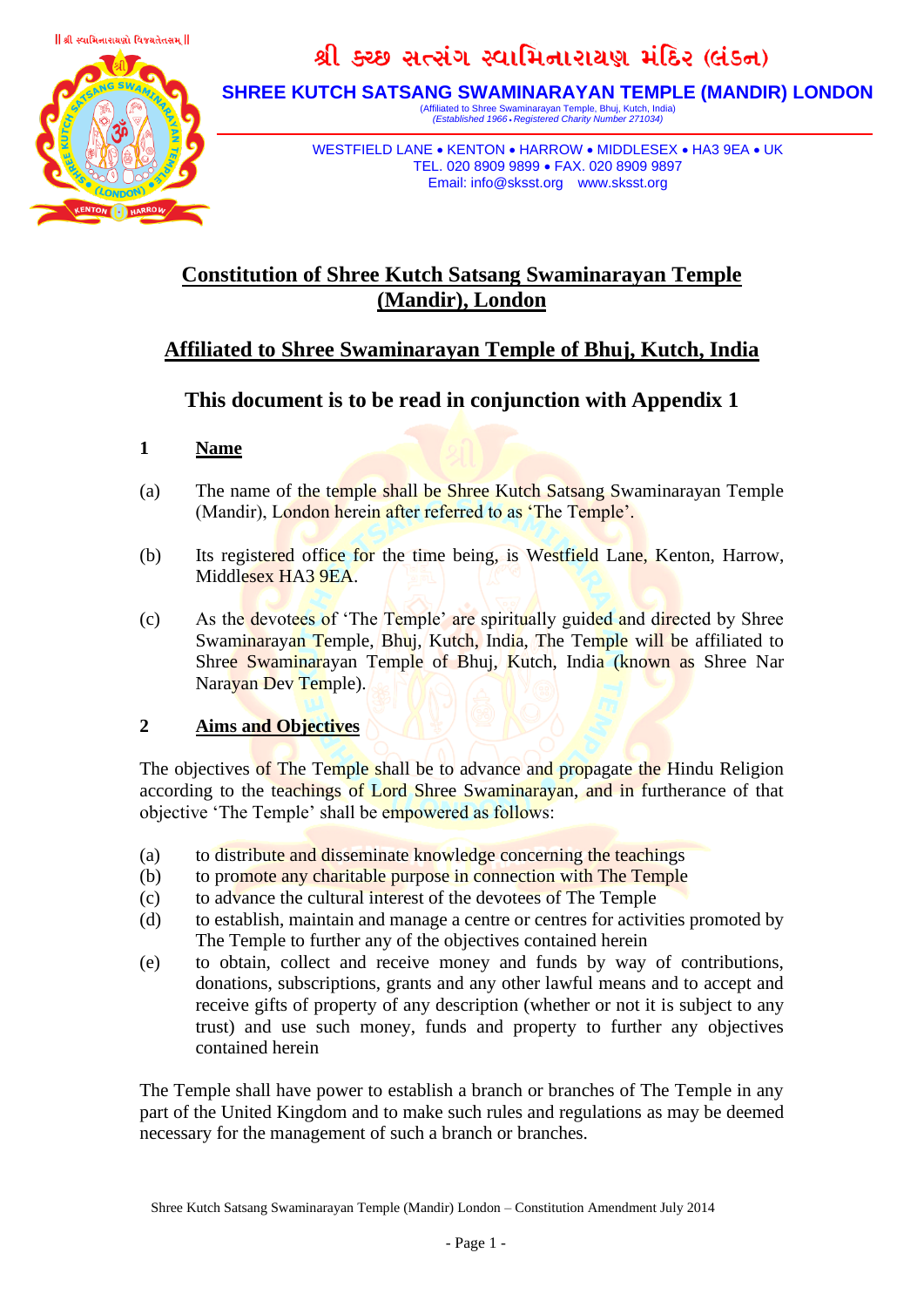# **3 Membership**

- (a) Only those who follow the preaching of the saints of Shree Swaminarayan Temple, Bhuj, Kutch, India or those who are followers of either the Nar Narayan Dev diocese (Dharam Dhura) or Laxmi Narayan Dev diocese (Dharam Dhura) shall be entitled to be members. Each member shall be bound to follow the commands of the Shikshapatri. The qualifying age for membership shall be eighteen years of age and above.
- (b) If any member indulges or has indulged in any activity which is detrimental to The Temple and whose conduct is derogatory to the faith and who does not observe the five fundamentals or Nishkamadik Pancha Vartman, would be disqualified and dismissed from the membership; but this dismissal will depend upon a three-quarter majority from those members present.
- (c) All members shall pay such subscriptions as may be determined from time to time by the Executive Committee, provided that any member aged sixty years or over shall be eligible for free membership.

## **4 Officers**

- (a) **Honorary Officers:** The General Meeting of The Temple members shall elect a President, Vice President, Secretary, Assistant Secretary, Treasurer, Joint Treasurer and other such honorary officers as it may require for the proper conduct of The Temple's activities. Such honorary officers must be able to approach and discuss religious matters with Saints (Sadhus) or Acharyas of Swaminarayan Sampraday. All honorary officers shall hold their post for a one-year term.
- (b) **Paid Employees:** The Temple shall have power to appoint and dismiss any paid employee as the Executive Committee may determine.

# **5 Executive Committee**

- (a) The day-to-day management of The Temple shall be vested in the Executive Committee under the overriding authority of the General Meeting.
- (b) The Executive Committee shall comprise the honorary officers as defined in 4 (a) above, and eleven members elected by and from members as defined in 3 above, at the General Meeting.
- (c) The Executive Committee has to work and act in accordance with the rules and regulations of The Temple and also with the mandate which it may receive from time to time from the General Meeting or Special Meeting, and no one has to interfere in its work or its activities.
- (d) If the Executive Committee works or acts in contravention of 5 (c) above, or the Temple trust, then a Special Meeting shall be convened and the advice of the members shall be taken accordingly.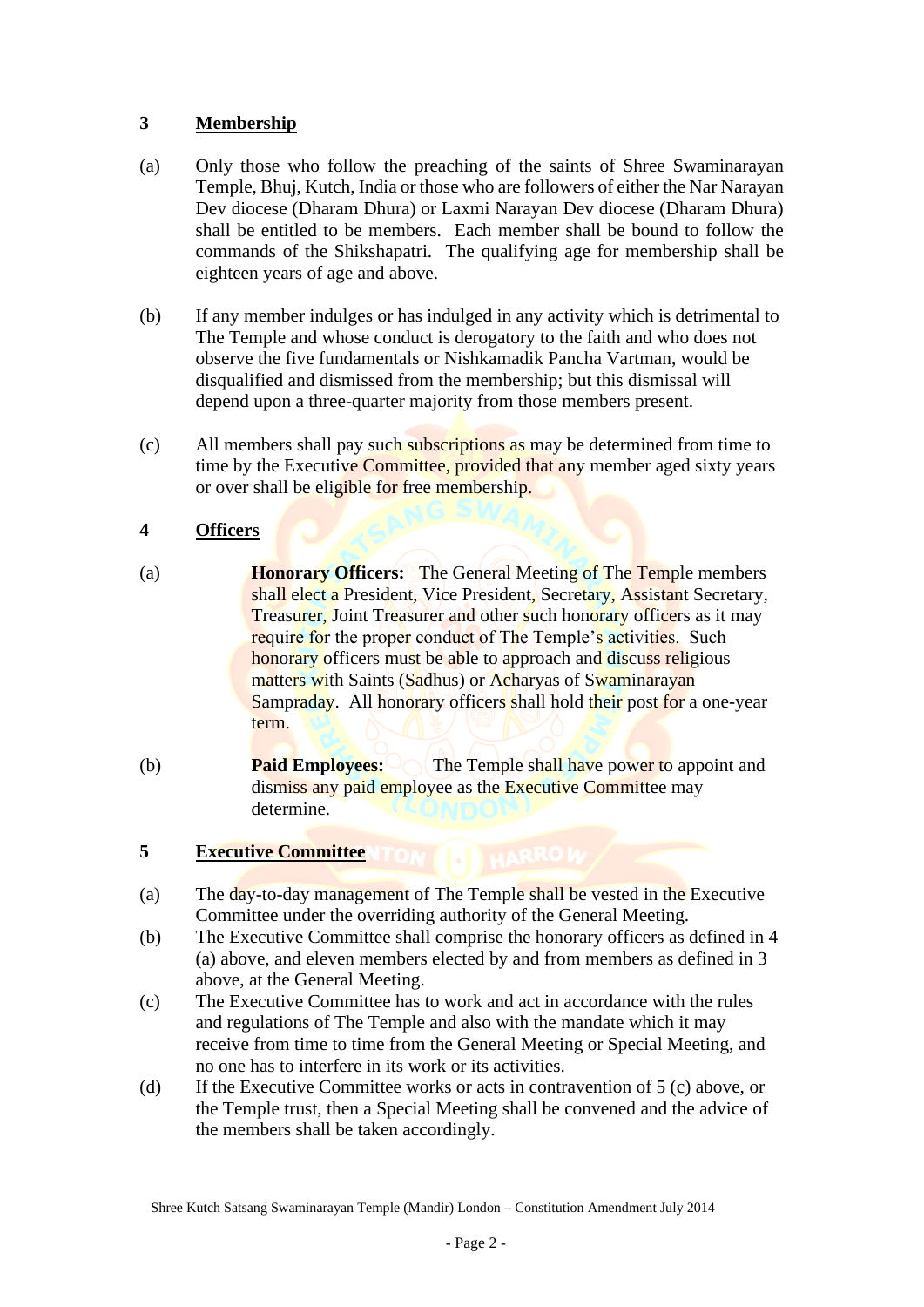- (e) The Executive Committee shall have the power to co-opt additional members who shall be members of The Temple, provided that the total number of members co-opted does not exceed one third of the total committee members elected. Co-opted members shall not have the right to vote in the Executive Committee.
- (f) All members of the Executive Committee shall retire annually, but shall be eligible for re-election or nomination as a co-opt member.
- (g) The Executive Committee shall have power to appoint such sub-committees as it may from time to time determine. Such committees shall operate with delegated authority and terms of reference.
- (h) The Executive Committee shall meet at least once every three months and notice of every such meeting shall be sent to all members of the Executive Committee at least seven days before the date of the meeting.
- (i) The Holding Trustees shall be entitled to attend any meeting of the Executive Committee.
- (j) The proceedings of the Executive Committee shall not be invalidated by any vacancy among their number or by any failure to appoint or any defect in the appointment or qualification of a member.
- $(k)$  A member of the Executive Committee shall cease to hold office if he or she is disqualified from acting as a member of the Executive Committee by virtue of section 72 of the Charities Act 1993 (or any statutory re-enactment or modification of that provision).
- (l) No person shall be entitled to act as a member of the Executive Committee whether on a first or any subsequent entry into office until after signing in the minute book of the Executive Committee a declaration of acceptance and willingness to act in the trusts of the Temple.

## **6 Qualification of the Voters**

Only those member devotees of either the Nar Narayan Dev or Laxmi Narayan Dev dioceses who have contributed to the funds of The Temple by way of physical and mental labour i.e., Seva, Tun, Mun and Dhan, and will be regularly attending the religious rites, festivals and preachings shall be entitled to vote at the General or Special General Meeting. The ultimate discretion to vote shall remain vested with the Executive Committee.

## **7 Treasurer**

- (a) The treasurer of The Temple shall keep proper records and accounts and a list of inventory such as furniture, utensils etc. that are the property of The Temple.
- (b) The librarian shall be in charge of the religious books and magazines of The Temple.S
- (c) The Kothari (Cashier) may receive funds and donations on a daily basis and maintain records on behalf of the treasurer.
- (d) The treasurer may keep up to £501 (five hundred and one pounds sterling) for petty expenses, but all other monies should be banked in The Temple's authorised bank.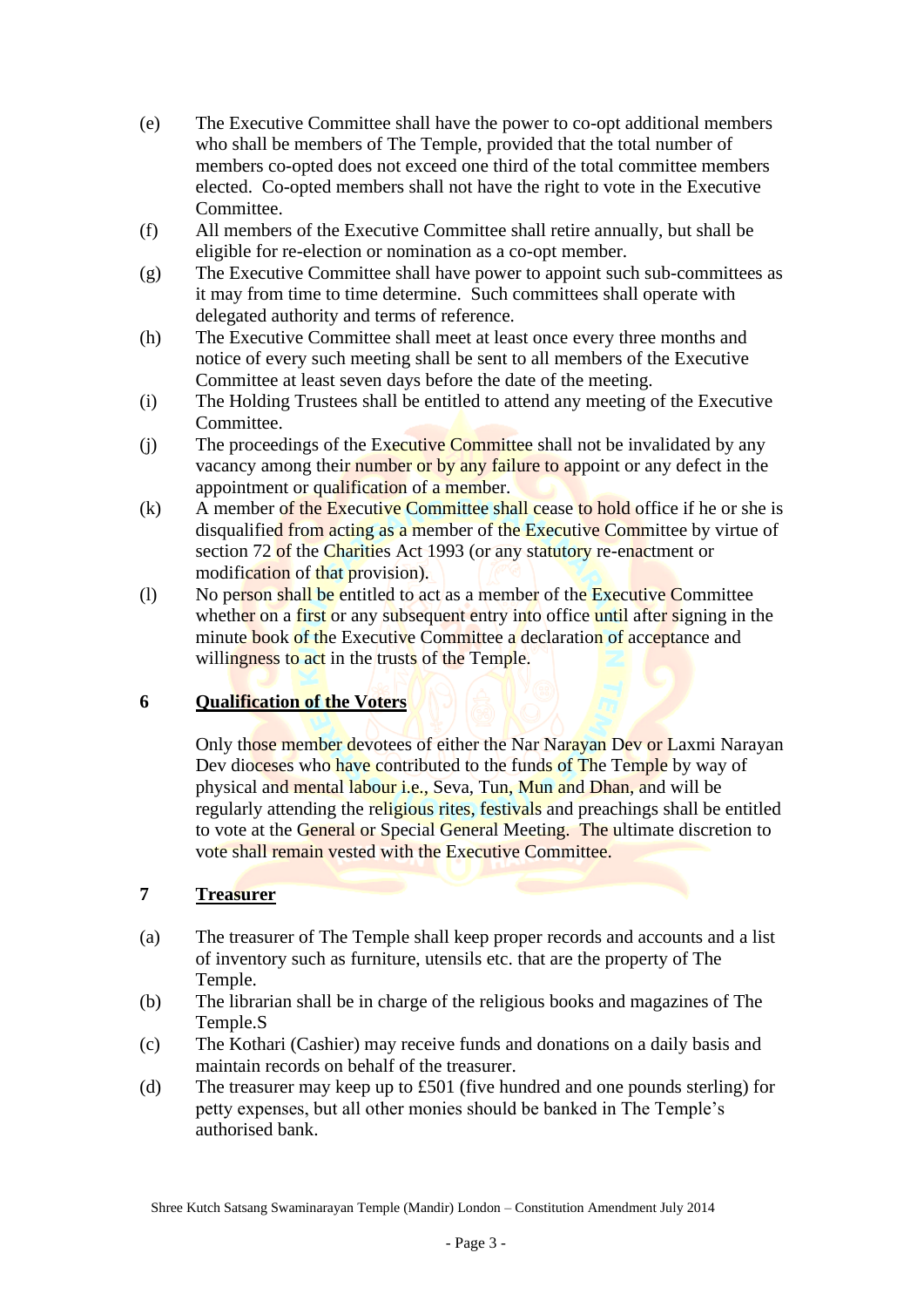# **8 Finance and Management**

- (a) The Executive Committee in pursuit of the faith and teachings of Lord Shree Swaminarayan shall determine the propagation of the funds, to further the aims and objectives of The Temple.
- (b) The Executive Committee shall comply with their obligations under the Charities Act 1993 (or any statutory re-enactment or modification of that Act).
- (c) If the Executive Committee or Sub-Committee or the Holding Trustees incur any expenditure to further the aims and objectives of The Temple, then The Temple will reimburse any out-of-pocket expenses from its income but any personal expenses would have to be borne by the members themselves.
- (d) The funds of The Temple, including all donations, subscriptions, grants and contributions and bequests, shall be paid into an account operated by the Executive Committee in the name of The Temple at such bank as the Executive Committee shall from time to time decide. All cheques drawn on the account shall be signed by any two Honorary Officers.
- (e) The accounts of The Temple should be audited annually by external auditors as appointed by the Executive Committee. The accounts will normally cover the financial year from the first day of January to the thirty-first day of December.
- (f) The Executive Committee will submit the audited statement of accounts and annual return for the last financial year to the General Meeting. After approval, also send a copy to the Charity Commissioner.
- $(g)$  No member of the Executive Committee shall acquire any interest in property belonging to the Temple (otherwise than as a Holding Trustee of the Temple) or receive remuneration or be personally interested in any contract entered into by the Temple.

# **9 General Meeting**

The Executive Committee shall call a General Meeting, which all members of The Temple shall be entitled to attend. The purpose of the General Meeting shall be:

- (a) To confirm the minutes of the previous General Meeting.
- (b) To receive the report of the Executive Committee.
- (c) To receive and approve the audited statement of accounts.
- (d) To present the budget for the following year.
- (e) To elect a new Executive Committee in accordance with clause 4 and 5 (b).
- (f) To vote on any proposal to amend this Constitution in accordance with clause 13.
- (g) To vote on recommendations of the Executive Committee in respect of subscription rates payable by the members in accordance with clause 3(c).
- (h) To vote on any proposal notified in writing to the Secretary at least 21 days before the date of the General Meeting.
- (i) To discuss and vote as appropriate, on any other business with the permission of the Chairman.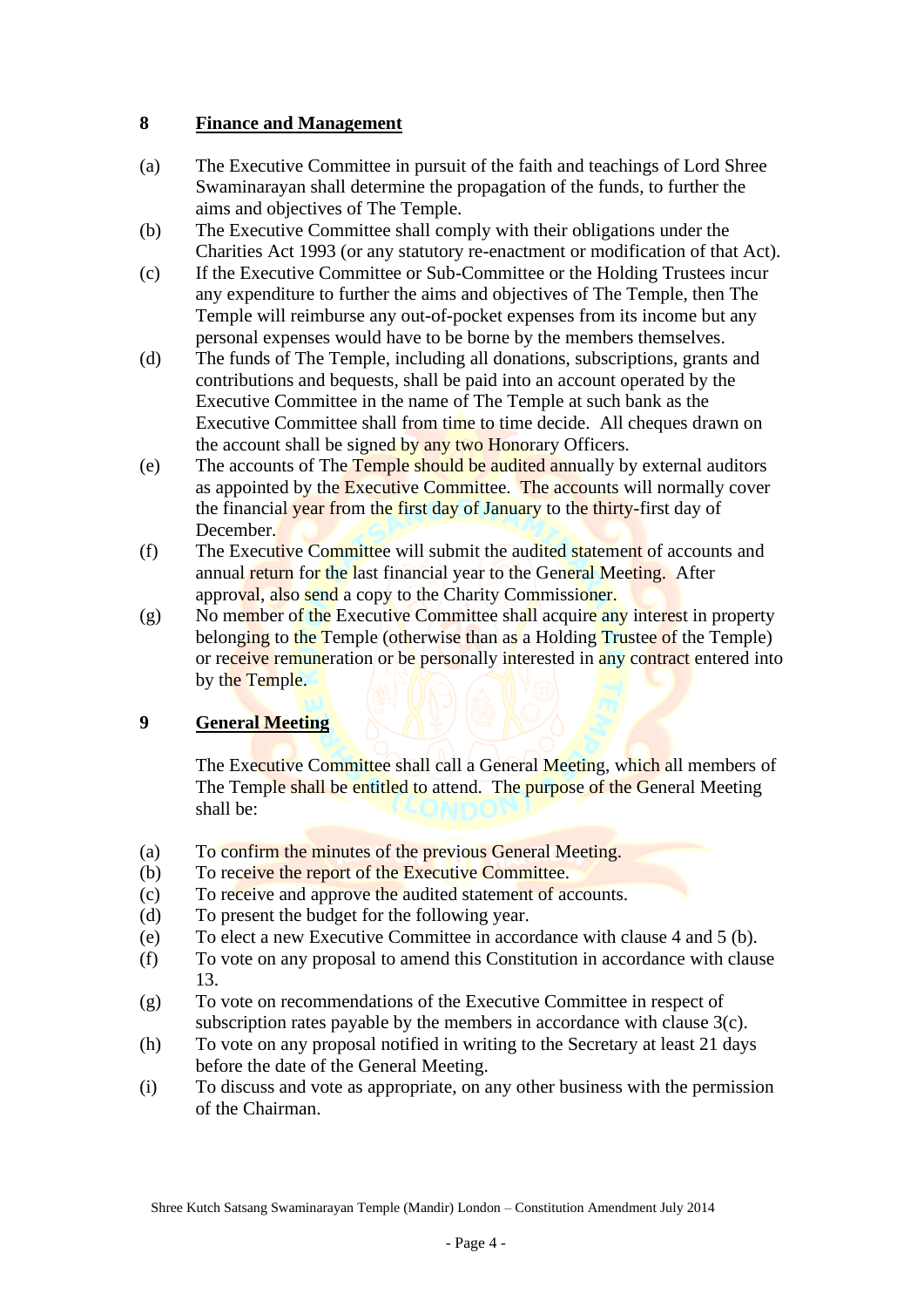# **10 Special General Meeting**

The President or the Secretary of The Temple shall call a Special General Meeting by giving not less than 21 days notice to members for any of the following purposes:

- (a) To amend the Constitution in accordance with clause 13.
- (b) To satisfy the written request of members to call a meeting provided that such a request is supported by the signatories of at least 33% of the normal average Sunday evening congregation.
- (c) To satisfy a written request from at least ten members of the Executive Committee stating the business to be considered.

#### **11 Rules of Procedure at General and Special General Meetings**

- (a) **Records:** The Secretary or other person specially appointed by the Executive Committee shall keep a full record of proceedings at every General and Special General Meeting.
- (b) **Voting:** Subject to the provisions of clause 12, all questions arising at the General and Special General Meetings shall be decided by a simple majority of those members present and entitled to vote. No member shall cast more than one vote, and in case of equality of vote, the Chairman shall have a casting vote.
- (c) **Quorum:** One third of the members shall form a quorum at meetings of the Executive Committee or any sub-committee. 15 per cent of the normal average Sunday evening congregation shall form a quorum at any General or Special General Meeting of The Temple. No quorum shall be necessary at any adjourned General or Special General Meeting, if such adjournment was due to want of a quorum. Such adjourned meetings may be held without any further notice to members other than notification of date and time.
- (d) **Minutes:** The Executive Committee and all other committees shall maintain a written record in the form of minutes. The minutes shall be recorded by the Secretary and shall contain details of all proceedings and resolutions.
- (e) **Chairman:** The President or in his absence, the Vice President shall preside as the Chairman at General, Special General and Executive Committee meetings. If neither is present, or if he is unwilling to act as Chairman, then those present shall elect one of their members to be the Chairman.

#### **12 Rules and Regulations**

The Executive Committee shall have the power to adopt rules and regulations which they may decide from time to time, provided that such rules do not contradict the Constitution or any resolution passed by the members at any General or Special General Meeting.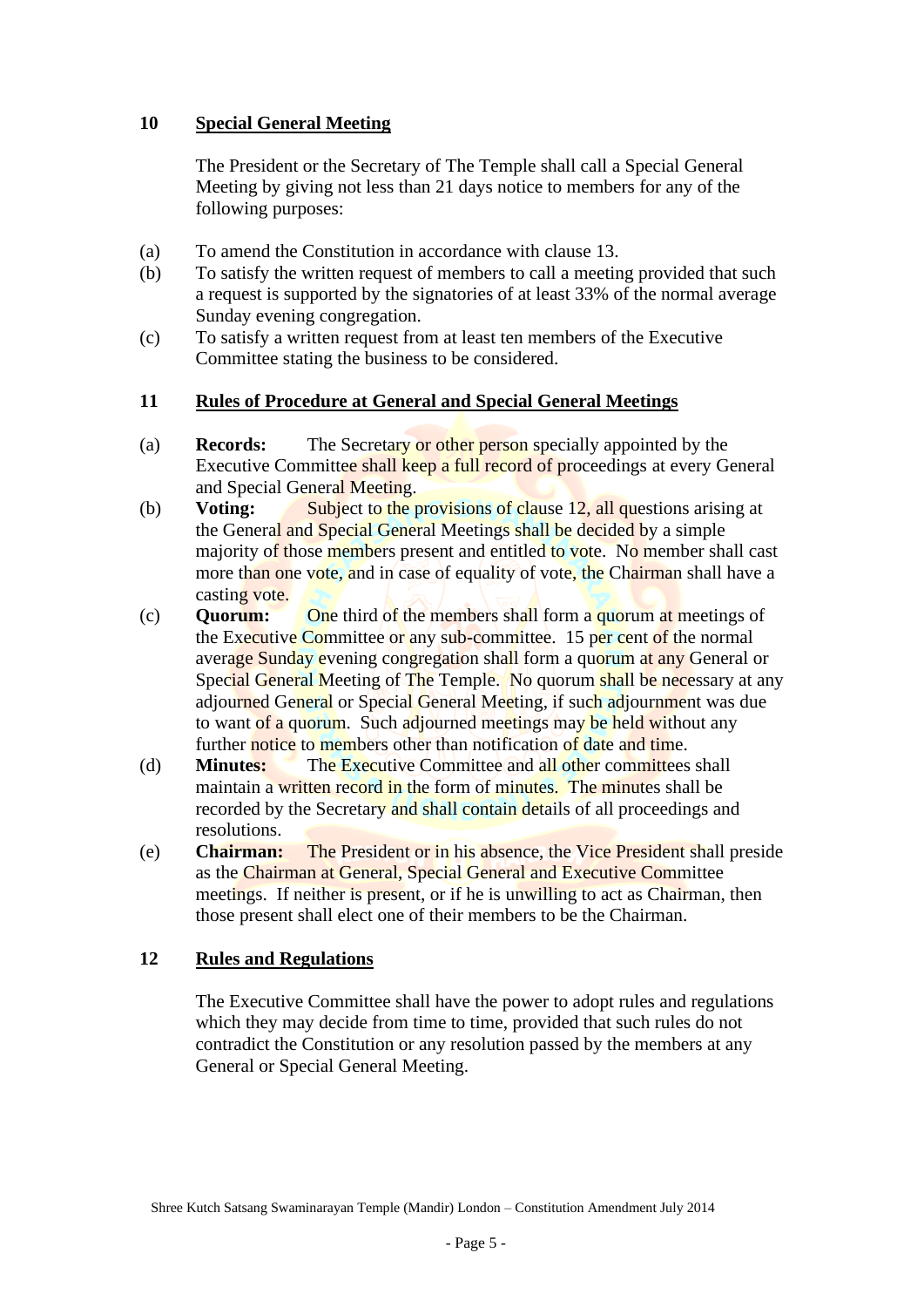# **13 Alteration to the Constitution**

- (a) No change whatsoever, shall be permissible to the first and second clauses of this Constitution, without prior written approval of the Charity Commissioner, except clause 1(b). That is the name and the objectives of The Temple may not be altered, but the registered office may change from time to time.
- (b) In case there arises any doubt or dispute regarding the explanation or interpretation of this Constitution, then reference shall be made to the Executive Committee of Shree Swaminarayan Temple, Bhuj, Kutch, India. Upon receipt of their advice a Special General Meeting shall be convened and the advice of the members taken whose decision shall be final and binding.
- (c) No amendment may be made to the Constitution, which would have the effect of making The Temple cease to be a charity at law.
- (d) Subject to compliance with all of the following provisions of this clause the Constitution may be altered by:
	- A notification in writing to the Secretary at least 21 days before the date of the meeting at which it is to be first considered
	- A resolution passed by a majority of members of the Executive Committee and not less than two thirds of the members present and voting at General and Special General meetings. The notice of the General or Special General meeting must include notice of the resolution, setting out the terms of the alteration proposed.
	- If Holding Trustees have been appointed in accordance with clause 15, then any alteration shall not be made without their knowledge and consent. However, they shall not unreasonably withhold such consent.
	- Any alteration to the Constitution shall be sent to Shree Swaminarayan Temple, Bhuj, Kutch, India for citation.
- (e) The Executive Committee shall promptly send to the Charity Commissioners a certified copy of the amended constitution.

## **14 General Notes**

- (a) Any persons found using indecent or abusive language shall be asked to withdraw from the premises of The Temple by any member of the Executive Committee.
- (b) All devotees of The Temple should act in accordance with the principles and conventions of Shree Swaminarayan Sampraday of both dioceses (Dharam Dhura) under the guidance of Shree Swaminarayan Temple, Bhuj, Kutch, India. They shall then enjoy rights and act in the best interest of The Temple.
- (c) All devotees of The Temple who follow the principles of both dioceses (Dharam Dhura) may request permission from the President or Secretary to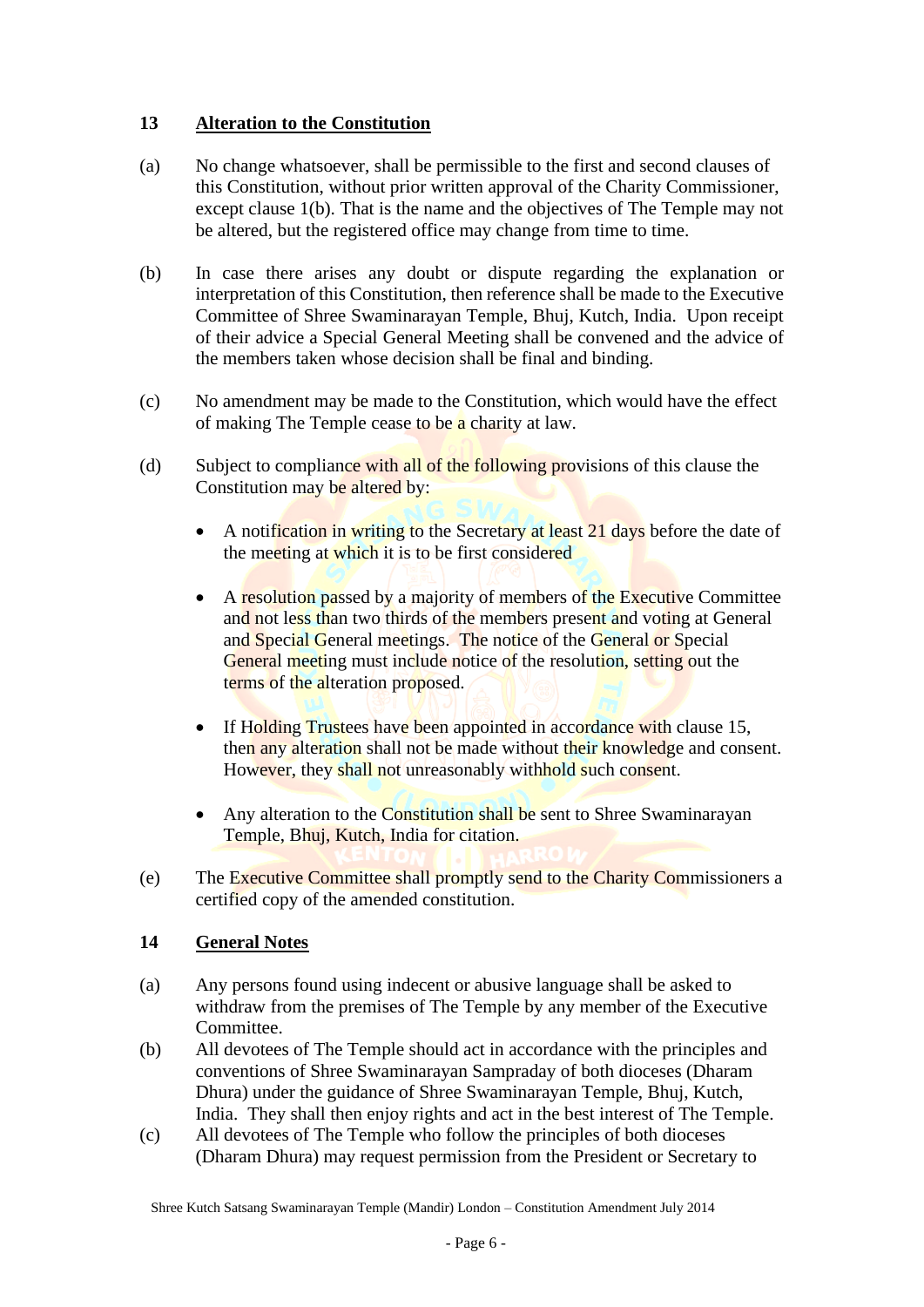hold meetings for religious purposes. Such meetings shall be conducted in a quiet and courteous manner.

- (d) The deities of Lord Shree Swaminarayan, Dharam Bhakti, Shree Ghanshyam Maharaj, Shree Radha Krishna Dev, Shree Nar Narayan Dev and other such images acceptable to the Executive Committee of Shree Swaminarayan Temple, Bhuj, Kutch, India, shall be inaugurated and installed in The Temple.
- (e) In The Temple, the Jay will be proclaimed generally in accordance with the pattern of Shree Swaminarayan Sampraday of both dioceses.
- (f) Accommodation and hospitality shall be provided to followers of Shree Nar Narayan Dev and Shree Laxmi Narayan Dev dioceses and Saints (Sadhus), Brahmcharis and Parsadas who observe and act in accordance with the rules and regulations of either diocese. At the discretion of the Executive Committee, a letter of recommendation from the Acharya of either diocese or the Executive Committee of Shree Swaminarayan Temple, Bhuj, Kutch, India may be requested. However, if the Executive Committee has an acquaintance by virtue of a previous stay in The Temple, then such accommodation and hospitality shall be provided. The Executive Committee shall exercise its discretion in this respect but shall not unreasonably withhold such permission.
- $(g)$  Those devotees who have rendered funds to The Temple and whose names are engraved in the table should be preserved, and new names should be added or commemorated as appropriate.

# **15 Holding Trustees**

- (a) There shall be a Board of Holding Trustees comprising 7 members of The Temple. Members of The Temple shall appoint these Holding Trustees and they shall serve on the Board for a term of 5 years.
- (b) Any member wishing to stand as a Holding Trustee must have served at least two years as an Honorary Officer of The Temple, as defined in 4(a) above, or served at least five years as a member of the Executive Committee of the Temple, as defined in clause 5 above.
- (c) The title of all and any real property, which may be acquired by or for the purpose of The Temple, shall be vested in the Board of Holding Trustees. Any other property as may be decided upon from time to time by the Executive Committee or the General Meeting can also be vested in the Board of Holding Trustees.
- (d) The Board of Holding Trustees shall have power, subject to the approval of the Executive Committee or the General Meeting in writing, as the case may be, to sell, convey, transfer, mortgage or in any way part with the possession of the properties of The Temple.
- (e) The Holding Trustees shall be registered under the title of Holding Trustees of Shree Kutch Satsang Swaminarayan Temple (Mandir), London.
- (f) If the Executive Committee has acted in breach of the mandate given by the General Meeting or this Constitution, or in breach of trust, then the Board of Holding Trustees shall support the Executive Committee to convene a Special General Meeting to take the advice of the members. They shall keep comprehensive minutes of such a meeting and decide this matter by a vote of simple majority.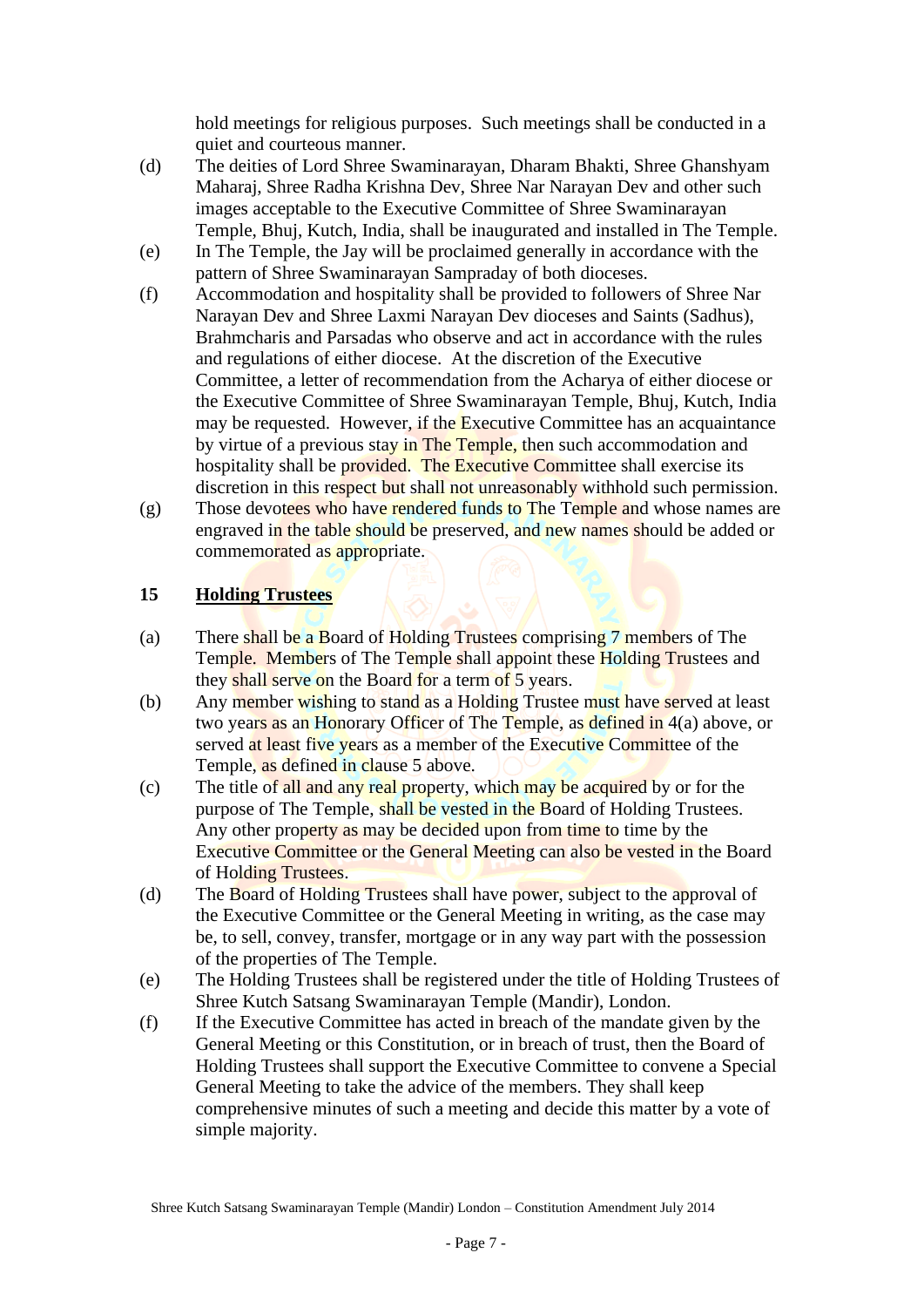(g) The Holding Trustees shall not receive remuneration, or be personally interested, other than in the interests of the Temple, in any contract entered into by the Board of Holding Trustees.

#### **16 Common Seal**

The common seal of The Temple shall be kept in the custody of the Secretary of Shree Kutch Satsang Swaminarayan Temple (Mandir), London at the registered office of The Temple.

The common seal shall not be affixed to any instrument required to be executed by The Temple except by the authority of the Executive Committee or the General Meeting and in the presence of Holding Trustees for the time being of The Temple, and such Holding Trustees shall sign every instrument to which the common seal has been affixed.

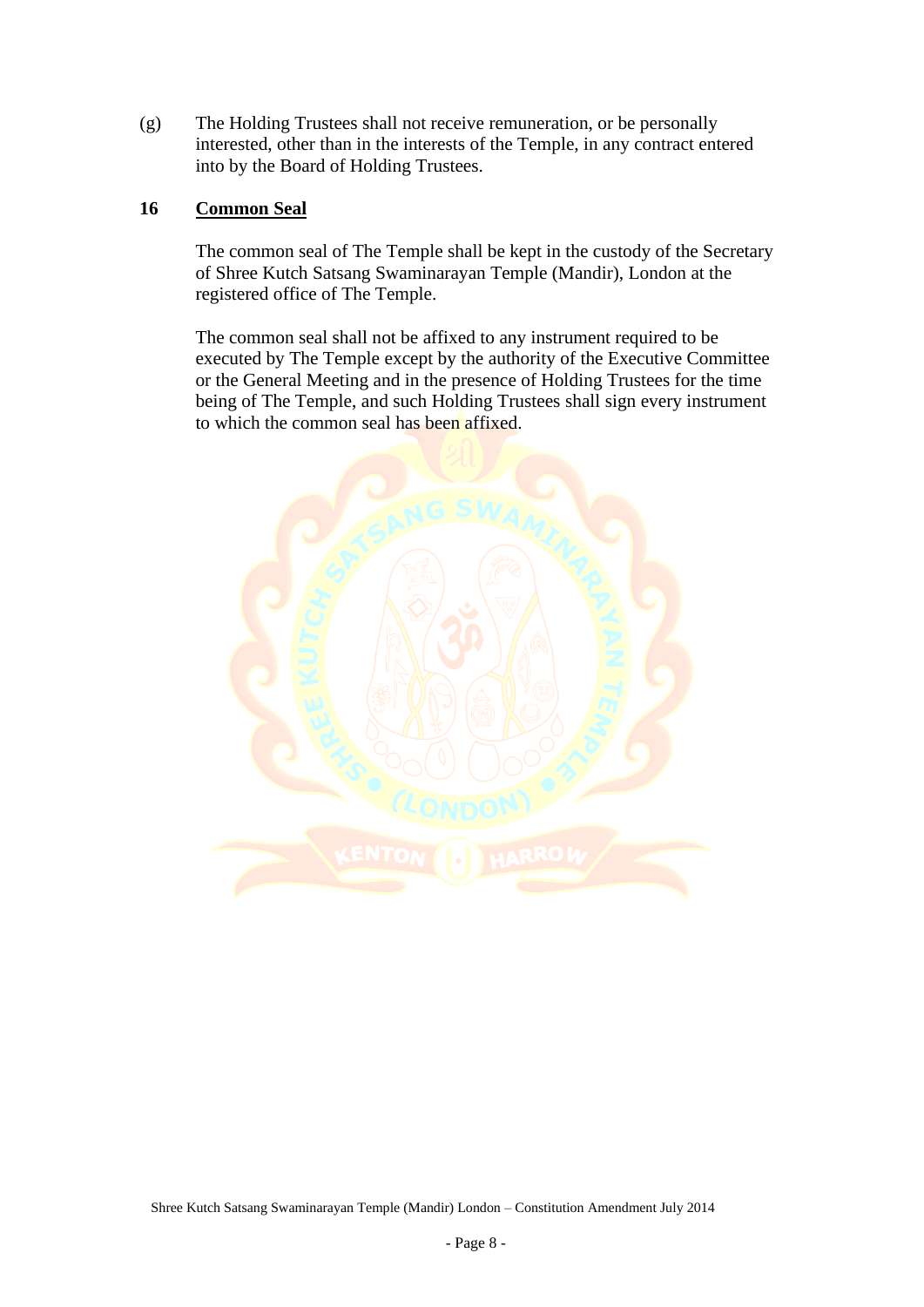# **17 Election**

- (a) Members of The Temple who wish to propose a candidate for election shall nominate such persons who are not disqualified under the provisions of section 72 of the Charities Act (or any statutory re-enactment or modification of that provision), of holding such a post. The nomination should be seconded and votes taken on the proposition at the General Meeting. Proxy nominations shall be accepted provided that such nomination has been received in writing by the Secretary at least 14 days prior to the date of the General Meeting.
- (b) The proposed candidate should be a member of The Temple.
- (c) Candidates elected should have served at least one year on any sub-committee of The Temple to be eligible for a post on the Executive Committee.
- (d) Candidates for honorary officers should have served at least one year on the Executive Committee in addition to the year served on any sub-committee.
- (e) Committee membership will be determined if they become incapable by reason of mental disorder, illness or injury of managing and administering their own affairs.

#### **18 Dissolution**

If the Executive Committee decides that it is necessary or advisable to dissolve The Temple it shall call a meeting of the members of which not less than 21 days' notice, stating the resolution to be proposed, shall be given. If the proposal is confirmed by two-thirds majority of those present and voting, The Executive Committee and the Holding Trustees shall have power to realise any assets on behalf of The Temple. Any assets remaining after the satisfaction of any proper debts and liabilities shall be transferred to such charity as Shree Swaminarayan Temple, Bhuj, Kutch, India (known as Shree Nar Narayan Dev Temple) or charities having similar objects to those of this charity as approved by the General Meeting.

A copy of the statement of accounts for the final accounting period of the Temple must be sent to the Charity Commissioner.